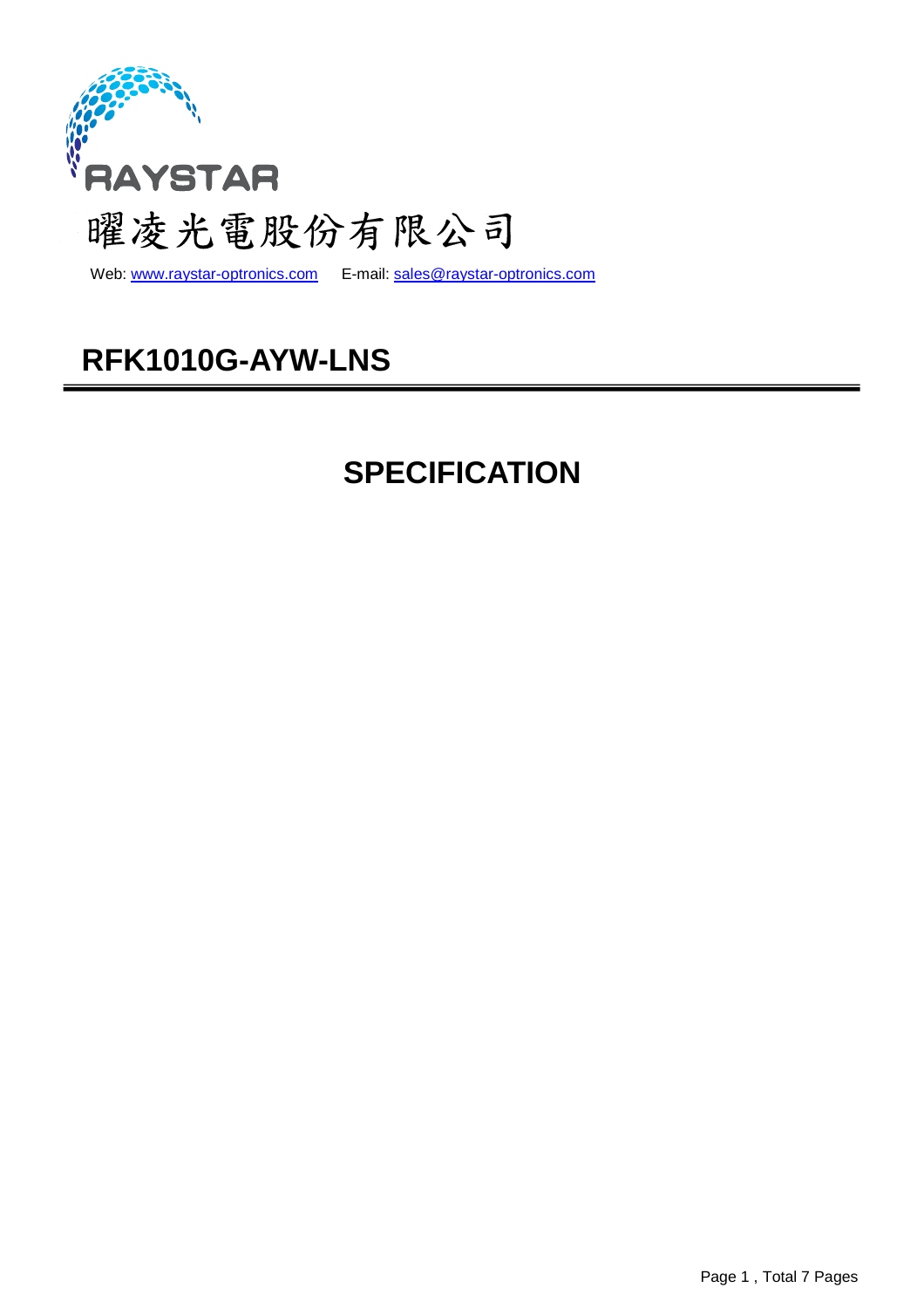

# **General Specifications**

- Screen Diagonal: 10.1 inch
- Number of Pixels: 1280 x 3(RGB) x 800 dots
- Module dimension:  $229.34 \times 148.98 \times 5.1 \text{ mm}$
- Active area:  $216.96$  (H) x  $135.6$  (V) mm
- Pixel pitch:  $0.1695 \times 0.1695$  mm
- **Display Mode: Normally Black**
- Pixel Arrangement: R.G.B. Vertical Stripe
- Backlight Type: LED, Normally White
- Aspect Ratio: 16:9
- Electrical Interface (Logic): LVDS
- Touch Panel: Resistive Touchscreen, RTP
- Surface: Anti-Glare

\*Color tone slight changed by temperature and driving voltage.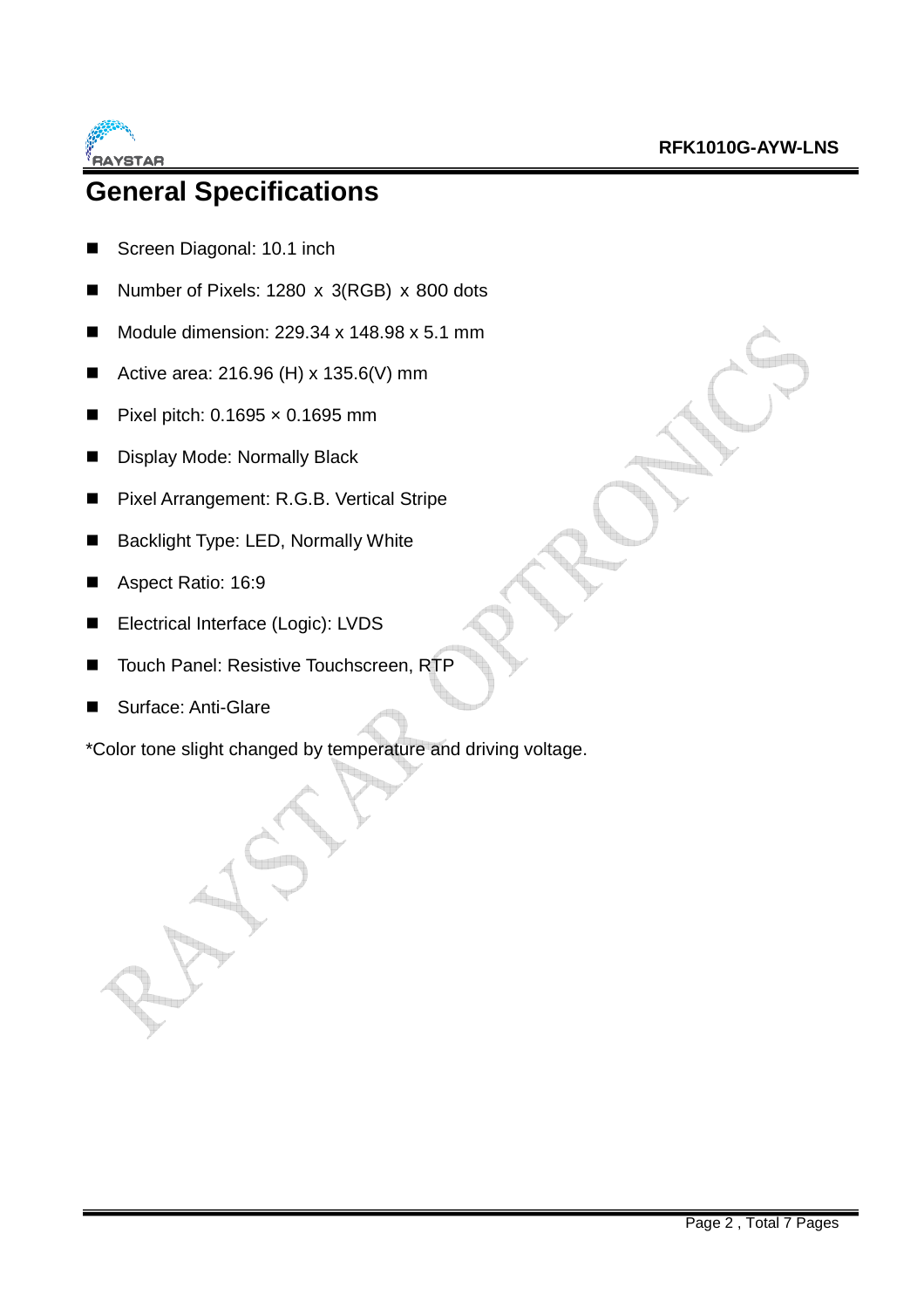

## **4.Interface**

### **Interface Connector**

A 40pin connector is used for the module electronics interface. The recommended model is F62240-H1210B manufactured by Vigorconn.

| Pin No.        | Symbol      | I/O            | <b>Function</b>                |  |  |  |
|----------------|-------------|----------------|--------------------------------|--|--|--|
| 1              | <b>VCOM</b> | P              | Common Voltage                 |  |  |  |
| $\overline{2}$ | <b>VDD</b>  | P              | Power Supply                   |  |  |  |
| 3              | <b>VDD</b>  | P              | Power Supply                   |  |  |  |
| 4              | <b>NC</b>   | $\blacksquare$ | No connection                  |  |  |  |
| 5              | <b>NC</b>   | $\frac{1}{2}$  | No connection                  |  |  |  |
| 6              | <b>NC</b>   | ÷              | No connection                  |  |  |  |
| $\overline{7}$ | <b>GND</b>  | P              | Ground                         |  |  |  |
| 8              | Rxin0-      | I              | -LVDS Differential Data Input  |  |  |  |
| 9              | $Rxin0+$    | I              | +LVDS Differential Data Input  |  |  |  |
| 10             | <b>GND</b>  | P              | Ground                         |  |  |  |
| 11             | Rxin1-      | I              | -LVDS Differential Data Input  |  |  |  |
| 12             | $Rxin1+$    | I              | +LVDS Differential Data Input  |  |  |  |
| 13             | <b>GND</b>  | P              | Ground                         |  |  |  |
| 14             | Rxin2-      | T              | -LVDS Differential Data Input  |  |  |  |
| 15             | $Rxin2+$    | I              | +LVDS Differential Data Input  |  |  |  |
| 16             | <b>GND</b>  | P              | Ground                         |  |  |  |
| 17             | RxCLK-      | Τ              | -LVDS Differential Clock Input |  |  |  |
| 18             | RxCLK+      |                | +LVDS Differential Clock Input |  |  |  |
| 19             | <b>GND</b>  | $\mathsf P$    | Ground                         |  |  |  |
| 20             | Rxin3-      |                | -LVDS Differential Data Input  |  |  |  |
| 21             | $Rxin3+$    | I              | +LVDS Differential Data Input  |  |  |  |
| 22             | <b>GND</b>  | P              | Ground                         |  |  |  |
| 23             | <b>NC</b>   |                | No connection                  |  |  |  |
| 24             | <b>NC</b>   |                | No connection                  |  |  |  |
| 25             | <b>GND</b>  | P              | Ground                         |  |  |  |
| 26             | <b>NC</b>   | $\blacksquare$ | No connection                  |  |  |  |
| 27             | <b>NC</b>   | ۰              | No connection                  |  |  |  |
| 28             | <b>NC</b>   |                | No connection                  |  |  |  |
| 29             | <b>AVDD</b> | P              | Power for Analog Circuit       |  |  |  |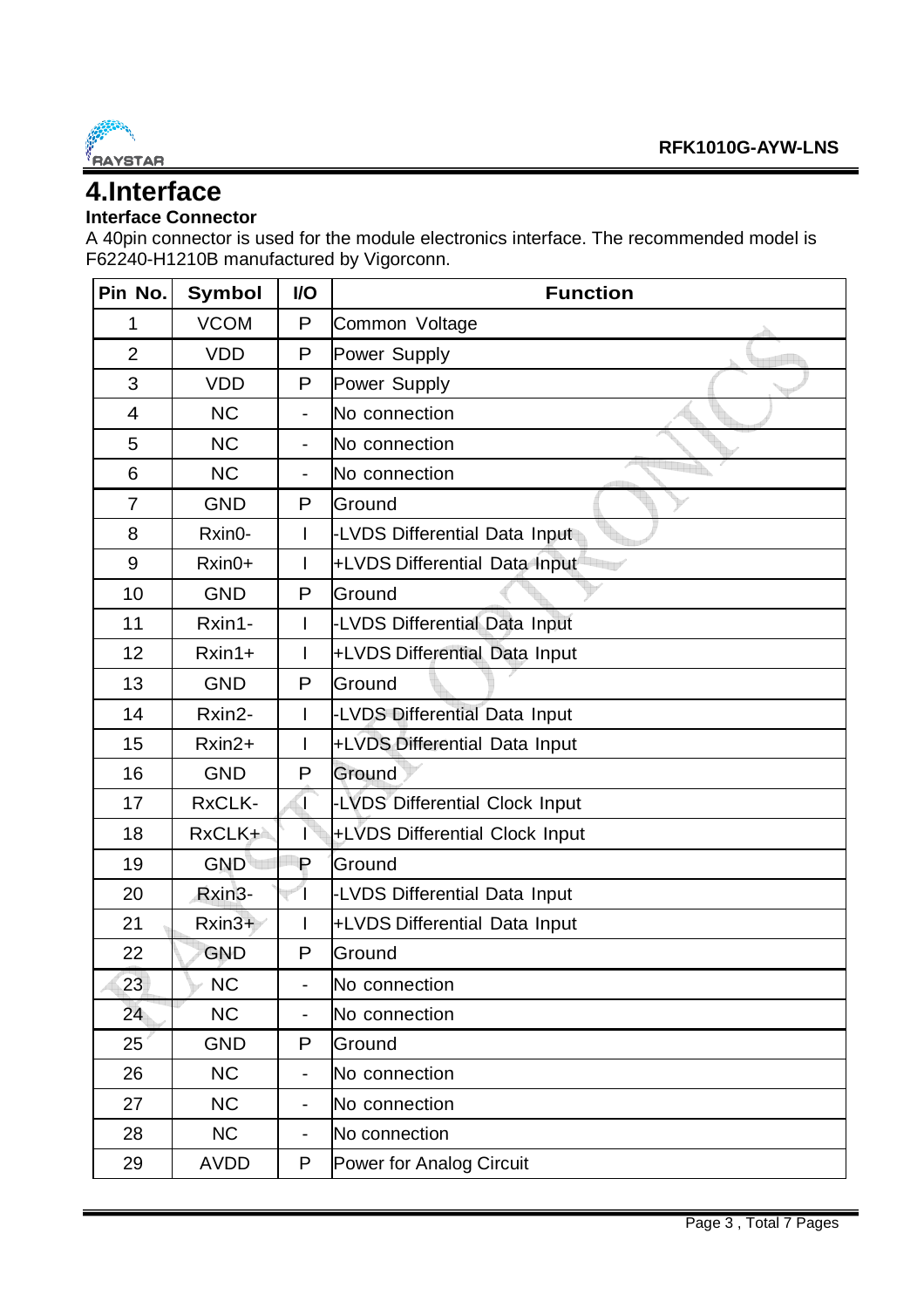

### **RFK1010G-AYW-LNS**

| 5519155 |            |                |                         |
|---------|------------|----------------|-------------------------|
| 30      | <b>GND</b> | P              | Ground                  |
| 31      | LED-       | P              | <b>ED Cathode</b>       |
| 32      | LED-       | P              | <b>ED Cathode</b>       |
| 33      | <b>NC</b>  | -              | No connection           |
| 34      | <b>NC</b>  | ۰              | No connection           |
| 35      | <b>VGL</b> | P              | <b>Gate OFF Voltage</b> |
| 36      | <b>NC</b>  | $\blacksquare$ | No connection           |
| 37      | <b>NC</b>  |                | No connection           |
| 38      | <b>VGH</b> | P              | Gate ON Voltage         |
| 39      | LED+       | P              | <b>ED Anode</b>         |
| 40      | LED+       | P              | <b>ED Anode</b>         |
| . .     |            |                |                         |

I: input, O: output, P: Power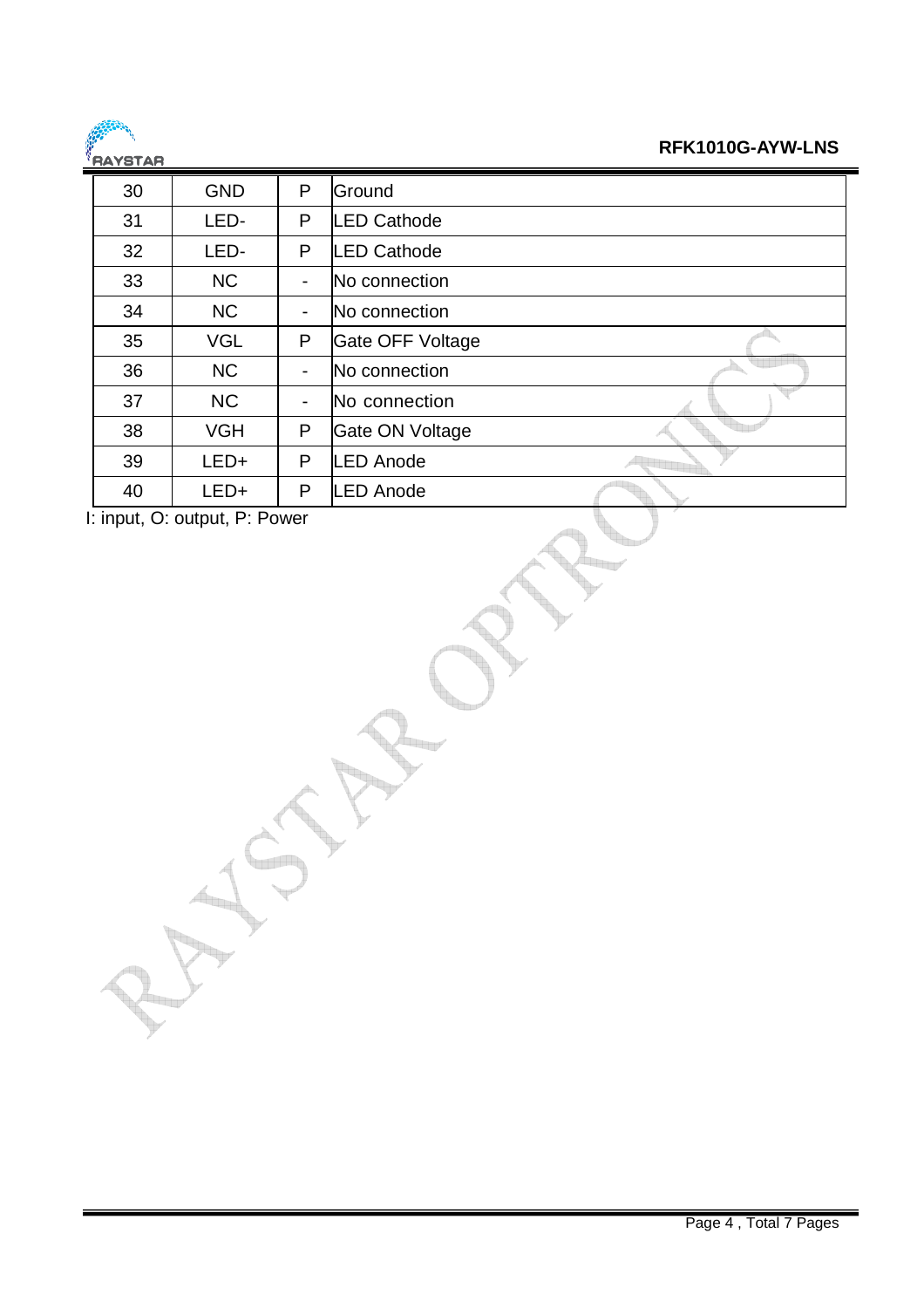

# **5.Contour Drawing**

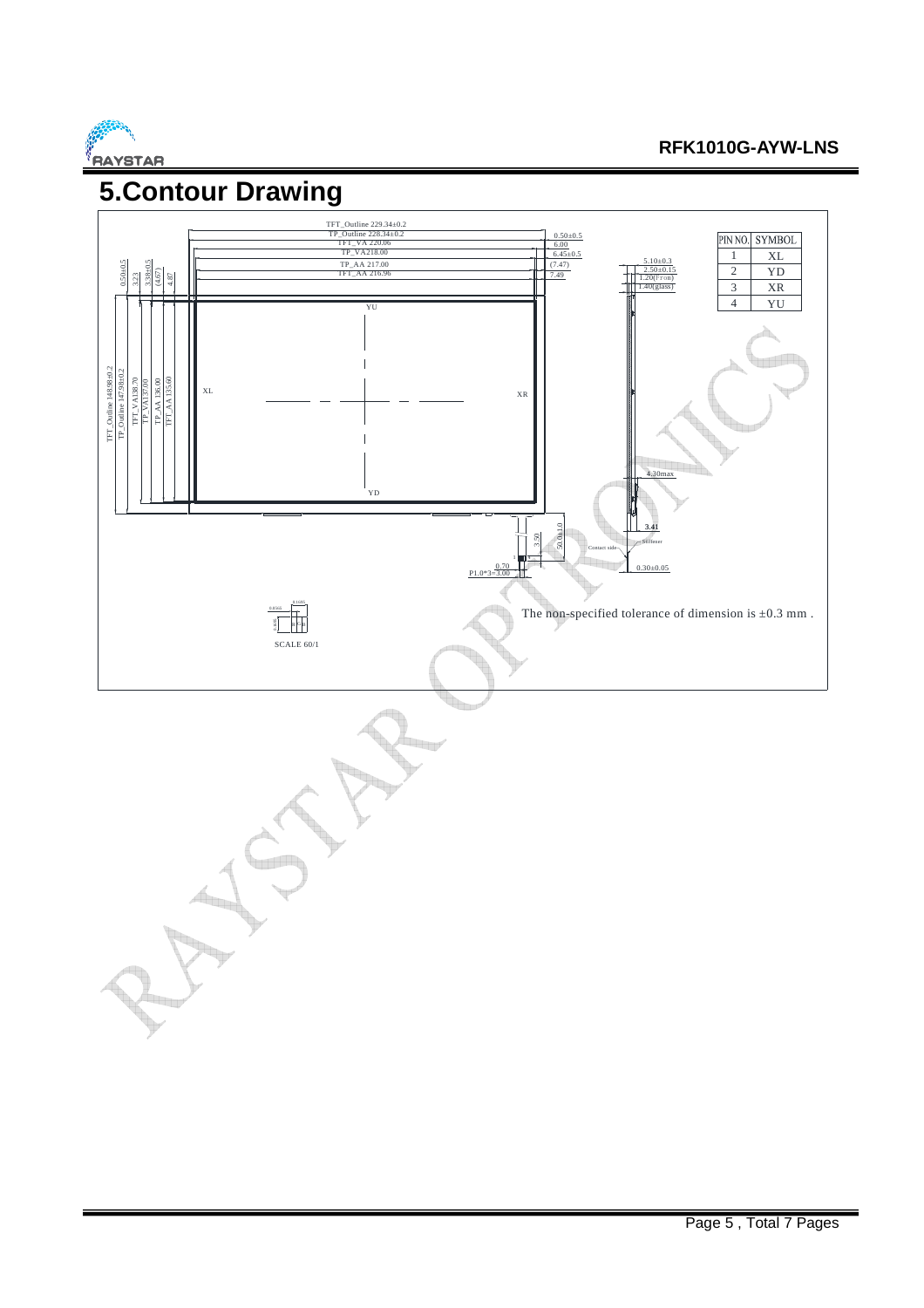

#### **RFK1010G-AYW-LNS**